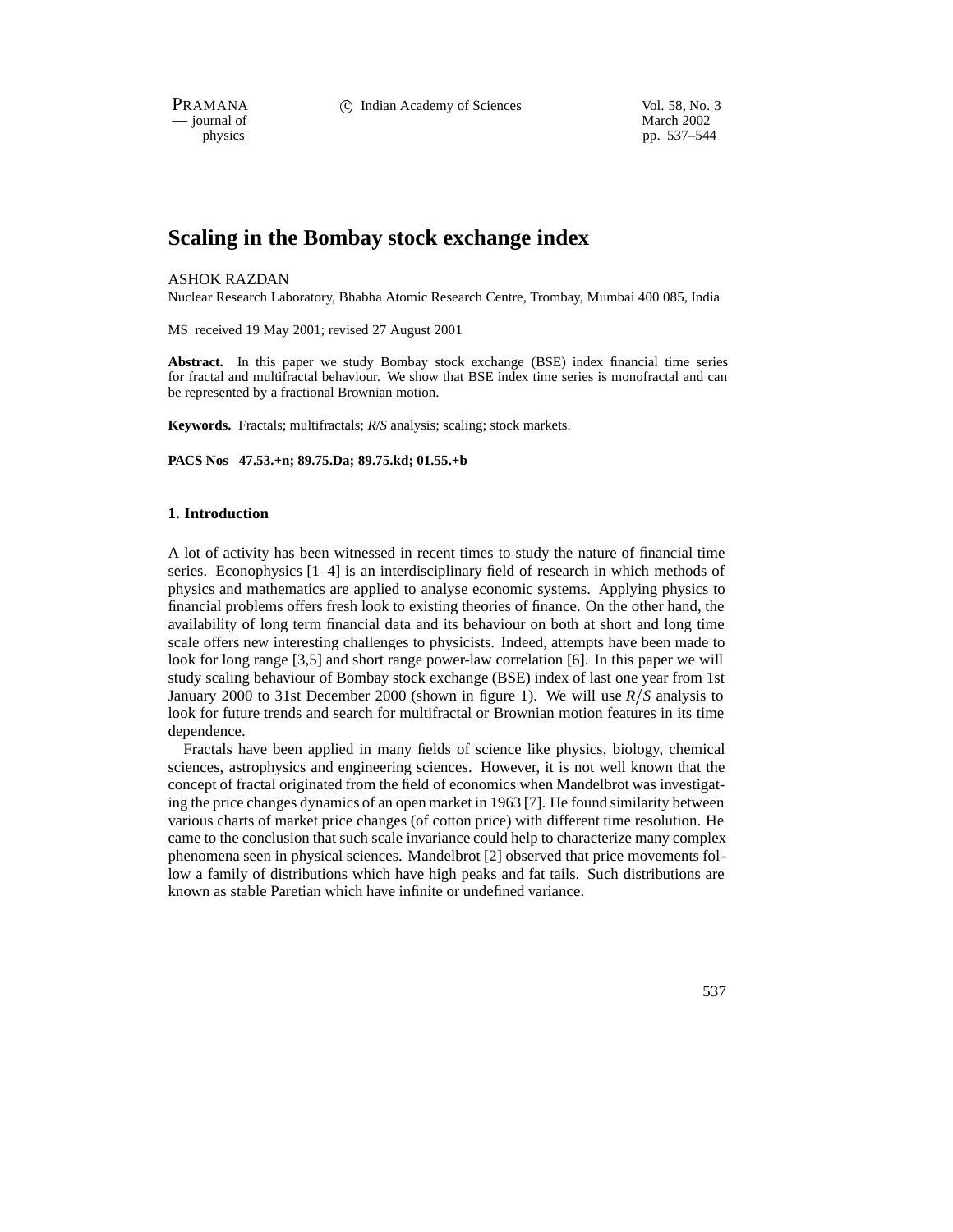*Ashok Razdan*



**Figure 1.** BSE index for the period from 1st January 2000 to 31st December 2000 [27].

## **2. Stock market returns: A new paradigm**

Earlier it has been argued that genuinely competitive stock market, returns, follow random walk model and are normally distributed [8]. Since stock market is a large system and has large degrees of freedom (or investors), there is an underlying assumption that today's change in price is caused only by today's unexpected 'new' information. This means that today's returns have nothing to do with yesterday's behaviour and there are no 'memory' effects i.e. the returns are independent. This leads to the argument that the data of stock prices and returns should follow normal distribution with stable mean and finite variance. Because of this argument, capital market efficiency theories are mainly based on random walk model or classical Brownian motion concepts. This approach means that information arrives to an investor linearly and reaction of an investor to 'linear' information is instantaneous. This is based on the assumption that yesterday's information has been already folded into yesterday's price.

However, the actual market data shows that returns are not normally distributed but have higher peak than theoretically predicted around the mean and have fatter tails. Dow Jones Industrial Index from 1963 to 1993 shows leptokurtic distribution [8]. Apart from Dow Jones other stock exchanges of western countries also show non-normal behaviour [8–11]. The presence of fatter tails indicate 'memory' effects which arise due to nonlinear stochastic processes. Actually the information flow to an investor is clustered and its arrival is irregular rather than continuous and smooth in nature. This clustered and/or irregular

538 *Pramana – J. Phys.,* **Vol. 58, No. 3, March 2002**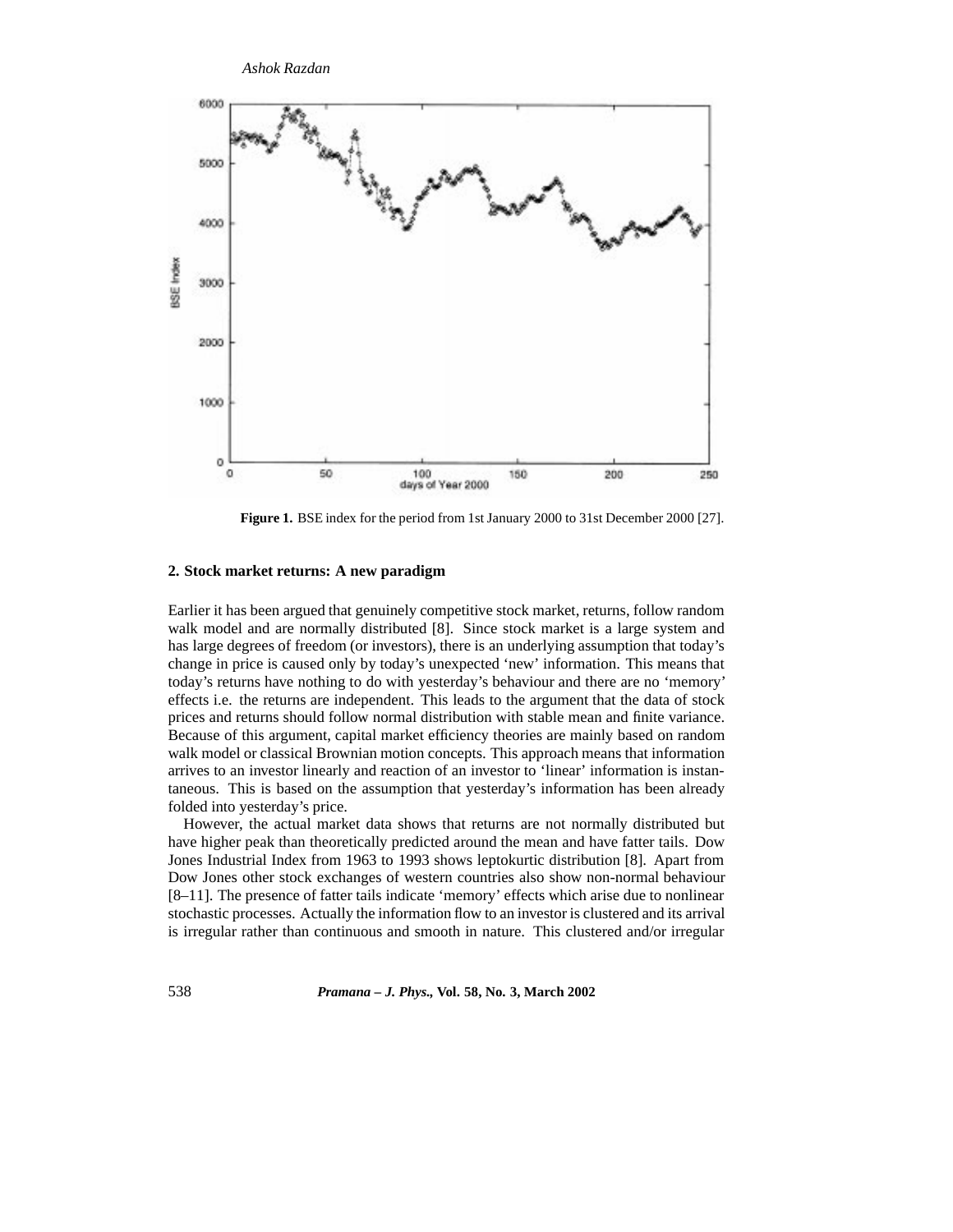arrival of 'new' information results in periods of low and high volatility [2] which results in 'leptokurtic' distribution instead of normal. This brings in a new paradigm in which reaction of investor or trader to new information is 'nonlinear'. To investigate the validity of this new paradigm the concepts of chaos theory and fractals have been used extensively. Models like ARCH and GARCH [12,13] have been used to include memory effects but these models are not popular (mainly from physics point of view [3]) because they do not take into account scaling property of the process.

#### **3. Brownian motion and fractional Brownian motion concepts**

In economics concept of classical Brownian motion [3,9] have been widely used to take into account 'memory effects' which get revealed in the power law behaviour based on random walk model.

Let  $x(t)$  be the position of particle (which is random function of time), then for Brownian motion

$$
x(t) - x(0) = \zeta |t - t_0|^h. \tag{1}
$$

The position  $x(t)$  is obtained when  $x(t_0)$  is known and by choosing a random number  $\zeta$  from a Gaussian distribution. Here,  $h = \frac{1}{2}$  for classical Brownian motion (bm). In Brownian motion it is not the position of the particle which is independent of its position at another time but it is displacement of a given particle at one time which is independent of its displacement at another time interval. Brownian motion is 'self-affine' by nature [2]. A transformation that scales time and distance by different factors is called affine and behaviour that reproduces itself under affine transformation is called self-affine [2]. Again it was Mandelbrot ([2] and references therein) who introduced the concept of fractional Brownian motion (fbm). Exponent *h* varies from 0 to 1 in the above equation for fractional Brownian motion. For  $h = \frac{1}{2}$ , the time series is independent and un-correlated but the distribution may not be Gaussian.

#### **4. Hurst analysis: Search for fractal behaviour**

Hurst invented a new statistical method called re-scaled range analysis (R/S analysis) [2,14]. He was interested in developing the design of an ideal reservoir based upon the given record of observed water discharges. Hurst developed a new exponent called Hurst exponent (*H*) which can classify time series into random or non-random. Hurst exponent is also related to fractal dimension. A measure of a signal 'roughness' is also given by Hurst exponent. The 'roughness' of a profile can be defined by observing how signal amplitudes vary in time (and in space if necessary), in particular the correlation between various amplitude fluctuations.  $R/S$  analysis is a method for distinguishing completely random time series from a correlated time series. The analysis begins by finding an average over a chosen time period say  $\tau$ ,

$$
\langle Z \rangle_{\tau} = \frac{1}{\tau} \sum_{t=1}^{\tau} Z(t). \tag{2}
$$

*Pramana – J. Phys.,* **Vol. 58, No. 3, March 2002** 539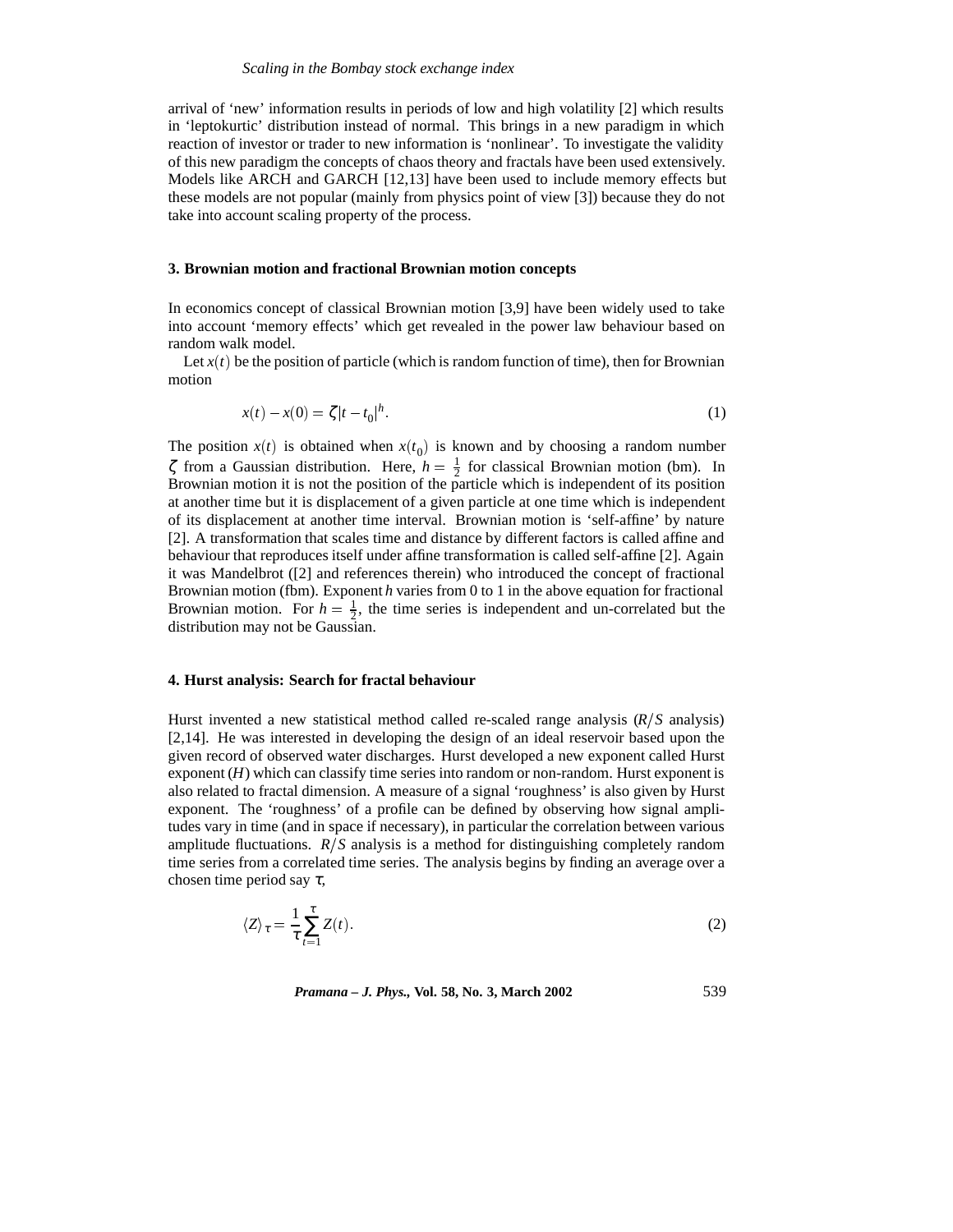Let *X*(*t*) be the accumulated departure of the influx *Z*(*t*) from the mean  $\langle z \rangle$ <sub>*τ*</sub>.

$$
X(t,\tau) = \sum_{u=1}^{t} (z(u) - \langle z \rangle_{\tau}).
$$
\n(3)

The difference between the maximum and the minimum accumulated influx *X* is the range *R* which is given as

$$
R(\tau) = \max X(t, \tau) - \min X(t, \tau). \tag{4}
$$

Hurst used the dimensionless ratio  $R/S$ , where S is the standard deviation which is given as

$$
S = \left(\frac{1}{\tau} \sum_{t=1}^{\tau} \left(Z(t) - \langle z \rangle_{\tau}\right)^2\right)^{\frac{1}{2}}.
$$
\n<sup>(5)</sup>

Hurst found that the observed re-scaled range,  $R/S$  ratio for a time series is given as

$$
\frac{R}{S} = \left(\frac{\tau}{2}\right)^H,\tag{6}
$$

where  $H$  is the Hurst exponent. Using the above equation we can find exponent  $H$ . If *H* is between 0.5 and 1, the trend is persistent which indicates long memory effects. This also means that the increasing trend in the past implies increasing trend in the future also or decreasing trend in the past implies decreasing trend in the future also. In contrast to this, if *H* is between 0 and 0.5 then an increasing trend in the past implies a decreasing trend in the future and decreasing trend in past implies increasing trend in the future. It is important to note that persistent stochastic processes have little noise whereas anti-persistent processes show, presence of high frequency noise.

The relationship between fractal dimensions  $D_f$  and hurst exponent *H* can be expressed as [11]

$$
D_f = 2 - H.\tag{7}
$$

So by finding Hurst exponent of a financial time series, we can find out the fractal dimension of the time series. When  $D_f = 1.5$ , there is normal scaling. When  $D_f$  is between 1.5 and 2, time series is anti-persistent and when  $D - f$  is between 1 and 1.5 the time series is persistent. For  $D_f = 1$ , time series is a smooth curve and purely deterministic in nature and for  $D_f = 1.5$  time series is purely random. Long term correlations of indexes in developed and emerging markets have been studied by using Hurst analysis and detrended fluctuation analysis (DFA) as investigating tools [15]. However, it has been argued by Vandewalle and Ausloos [16] that DFA analysis is better than Hurst scaling for short term time series.

#### **5. Global Hurst exponent: Search for multifractal nature**

In general, box counting method is being used for studying multifractal features [17–20] but this method is mainly preferred for problems of spatial nature. However, to study

540 *Pramana – J. Phys.,* **Vol. 58, No. 3, March 2002**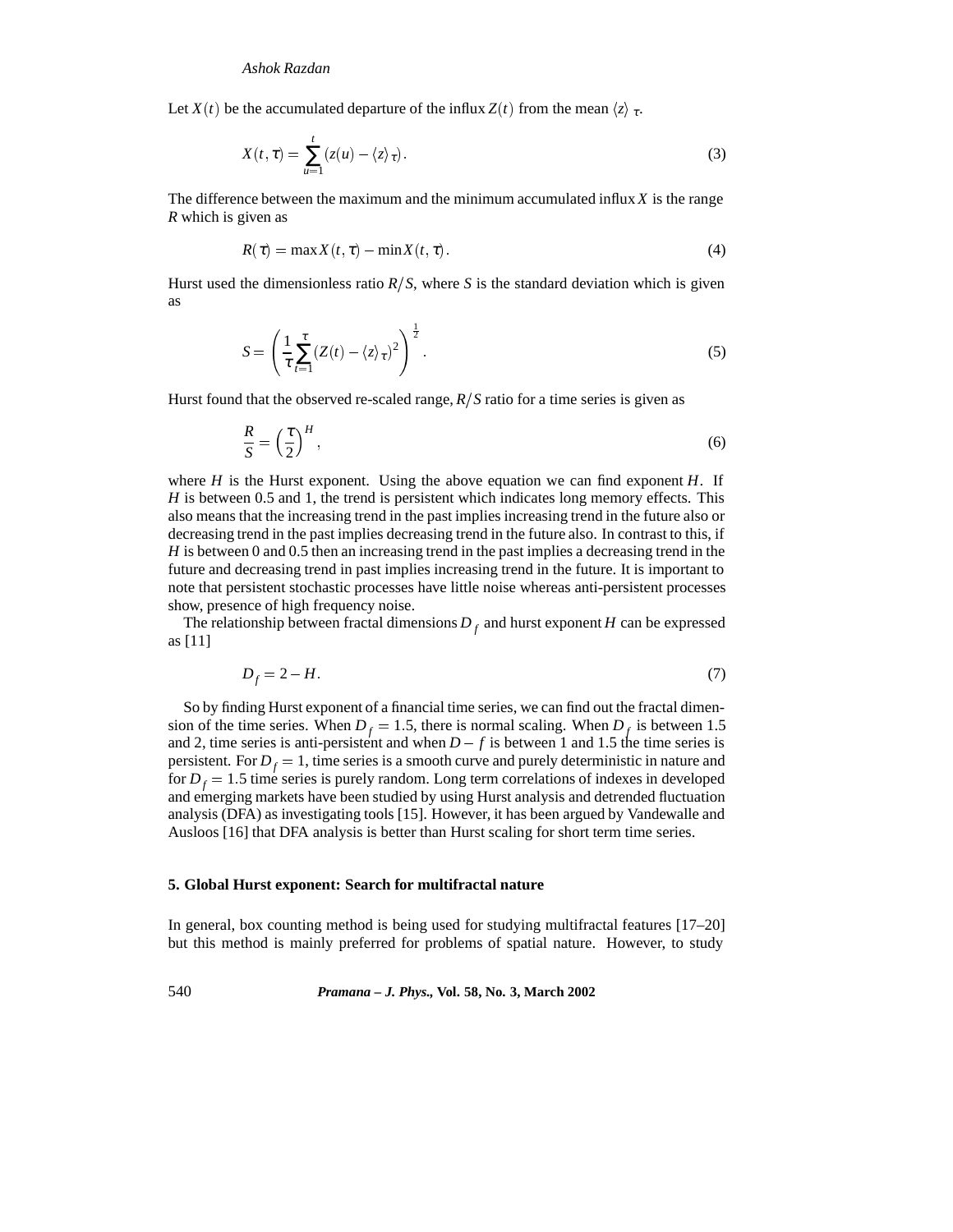multifractal nature of financial time series, alternative methods have been suggested [21]. This technique involves calculating *q*th order height–height correlation function or *q*th order structure function [21,22] of a normalised time series  $y(t_i)$ 

$$
c_q(\tau) = \langle |y(t_{i+r}) - y(t_i)|^q \rangle, \tag{8}
$$

where only non-zero terms are considered in the average, taken over all pairs  $(t_{i+r}, t_i)$  such that

$$
\tau = |t_{i+r} - t_i| \tag{9}
$$

and

$$
c_q(\tau) \sim \tau^{\eta(q)},\tag{10}
$$

where  $q \ge 0$  is the order of moment and  $\eta(q)$  is the scale invariant structure function exponent. For  $q = 1, H = \eta(1)$  is the 'Hurst' exponent characterising the scaling non conservation of mean. For  $q = 2$ , we obtain  $\eta(2) = \beta - 1$ , where  $\beta$  is the slope of the Fourier power spectrum. In general  $\eta(q)$  is given by

$$
\eta(q) = qH - \frac{C_1}{\alpha - 1}(q_\alpha - q),\tag{11}
$$

where  $C_1 \le d$  is an intermittency parameter, *d* is the dimension of space (here  $d = 1$ ) and  $\alpha$  varies between 0 and 2.  $\alpha$  is the Levy index. A multifractal process is characterised by a nonlinear behaviour of  $\eta(q)$  [23] because of multiplicative cascades whereas those processes which are additive in nature,  $\eta(q)$  is linear or bi-linear. For Brownian motion (bm),  $\eta(q) = \frac{q}{2}$  and for fractional Brownian motion (fbm),  $\eta(q) = qH$  [24,25]. Thus for a purely bm or fbm,  $\eta(q)$  is linear, whereas for multifractal nature  $\eta(q)$  is nonlinear.

#### **6. Data analysis and results**

Following the above discussion, we analyse BSE index data of year 2000 from 1st January to 31st December which gives us 245 data points. Data from time financial series are one dimensional and more simple to analyse than spatial one. For a financial time series there are no holidays or weekends. In order to do  $R/S$  analysis data has been divided into 20, 40, ..., 220, 240 parts. The next step is to calculate  $R/S$  statistics and plot it against the corresponding sample length on double logarithmic plot as shown in figure 2. The Gaussian asymptotic behaviour of  $R/S$  which represents independent random process with finite variances is given in line marked 'b' in figure 2 and can be written as

$$
\frac{R}{S} = \left(\frac{\pi\tau}{2}\right)^{\frac{1}{2}}.\tag{12}
$$

It is clear from this figure that data fits to the Hurst exponent  $H = 0.915$ . This value has been obtained by fitting  $R/S = (A\tau)^H$  to the observed  $\overline{R}/S$  value. The parameter  $A = 0.61$ for the fit given in the line marked 'a' in figure 2. This value of*H* is an example of persistent behaviour. Fractal dimension for BSE index time series is  $D_f = 1.085$ . Large values of *H*,

*Pramana – J. Phys.,* **Vol. 58, No. 3, March 2002** 541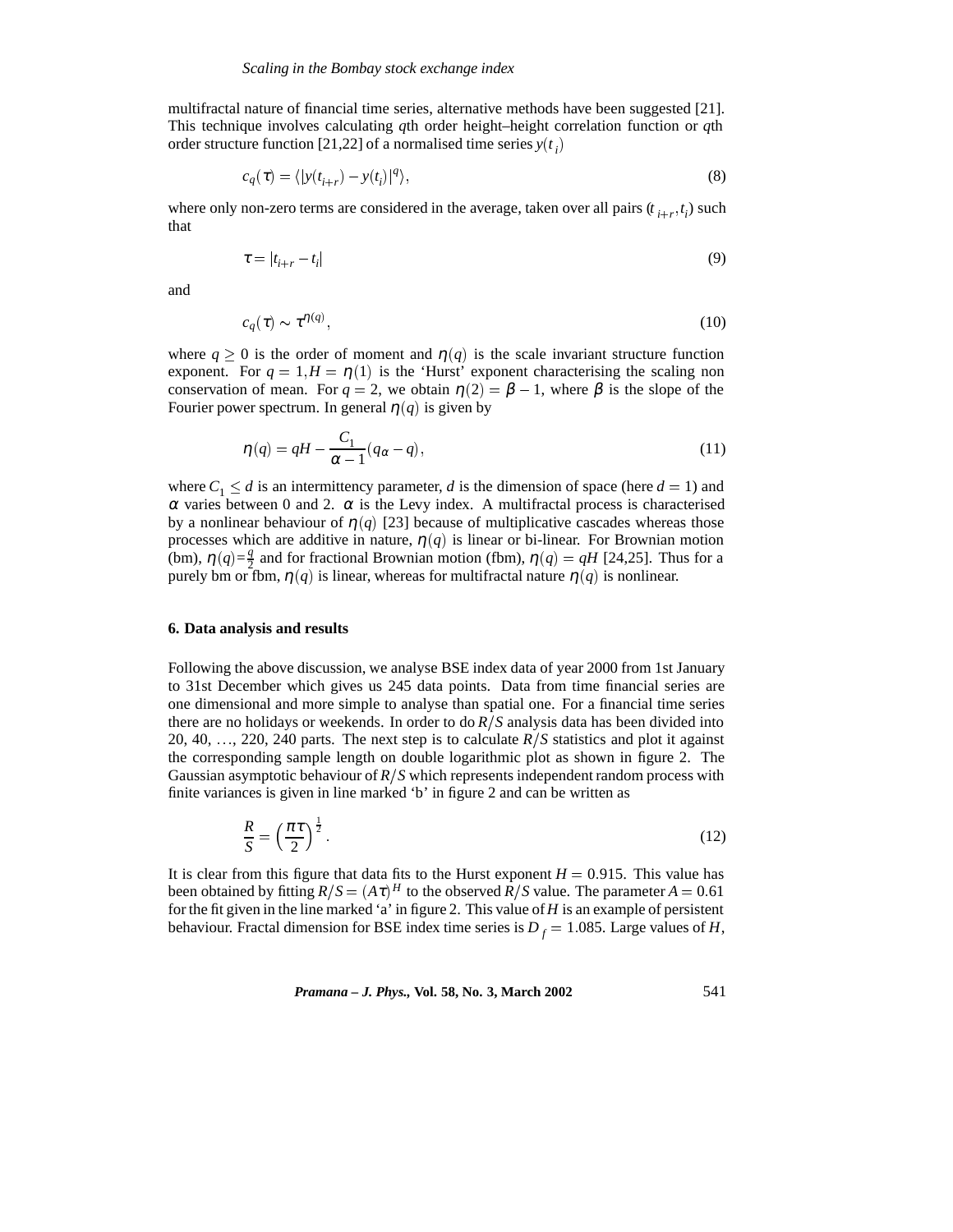

**Figure 2.** Log  $(R/S)$  with log  $(\tau)$ . Curve 'a' corresponds to actual data and curve 'b' to asymptotic theoretical expectation.

have been obtained for many naturally occurring phenomena like monthly sunspot activity. In figure 3 we have plotted  $\eta(q) = qH(q)$ , with *q* which has been obtained by calculating structure function. We find that  $\eta(q)$  has a linear relationship with q which as discussed above shows that BSE index does not have multifractal nature but it represents a fractional Brownian motion.

## **7. Conclusions**

By using  $R/S$  analysis, we are able to find fractal dimension of BSE index. We also observed that trend in BSE index is Persistent for the Year 2000. This means if market is not doing well in the year 2000, persistent trend will continue i.e. in future, market will continue to give low returns. If we see behaviour of BSE from January 2001 onwards, market performance has not been good. The linear behaviour of*qH* (*q*) values of BSE index with *q* shows that signal is monofractal and data follows simple scaling behaviour for these values of *q*. But it is important to note that we have used data of only one year comprising 240 data points. It will be interesting to look for multifractal features in short term (single day data, but intra-day behaviour) or long term (may be decade or more) data of BSE index. In other stock exchanges such studies have shown multifractal features [26]. It is important to make such studies because market returns have been correlated to [26] multifractal

542 *Pramana – J. Phys.,* **Vol. 58, No. 3, March 2002**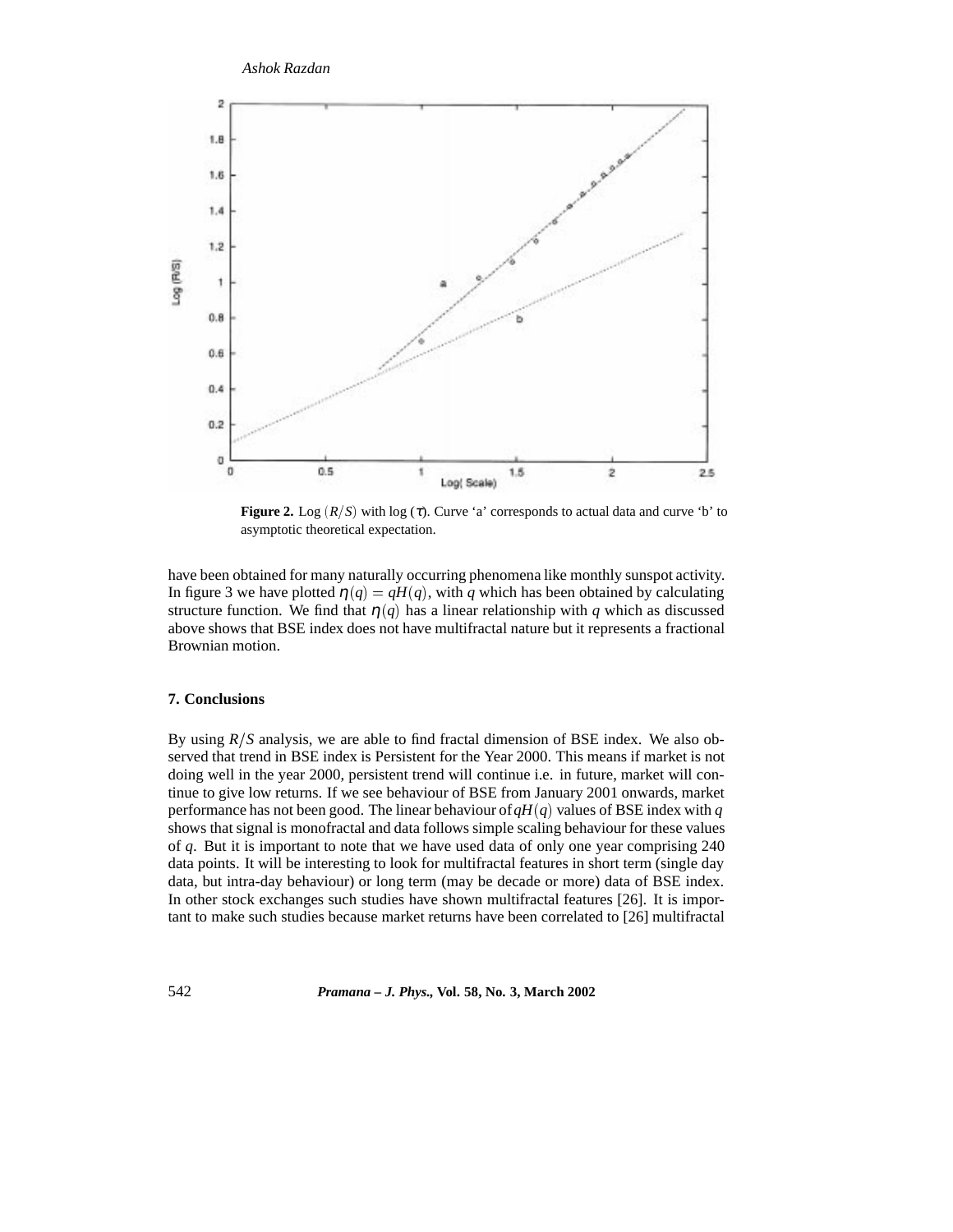

**Figure 3.**  $\eta(q) = qH(q)$ , has been plotted against *q* for BSE index. It shows linear behaviour indicating fractional Brownian motion.

features in the index data, more so when functioning of BSE will be more transparent from July 2001 onwards, with the introduction of new market mechanisms like 'OPITIONS' and 'FUTURES'.

# **Acknowledgement**

I am thankful to Dr. S K Chiragi for his inputs, which helped me in the improvement of this paper.

# **References**

- [1] J M Pimbly, *Phys. Today* **50**, 42 (1997)
- [2] B B Mandelbrot, *Fractals and scaling in finance* (Springer, New York, 1997 edition)
- [3] N VandeWalle and M Ausloos, in *Econophysics an emerging sciences* edited by J Kertesz and I Kondor (Kluwer, Dordrecht, 1999 edition)
- [4] R N Mantenga and H E Stanely, *Nature* **376**, 46 (1995); *Physica* **A239**, 255 (1997); *Physica* **A254**, 77 (1998)
- [5] B Chopard and R Chatangny, in *Scale invariance and beyond* edited by B Dubrulle, F Graner and D Sornette (EDP Sciences, 1997)
- [6] K Ivanova and M Ausloos, *Physica* **A265**, 279 (1999)

*Pramana – J. Phys.,* **Vol. 58, No. 3, March 2002** 543